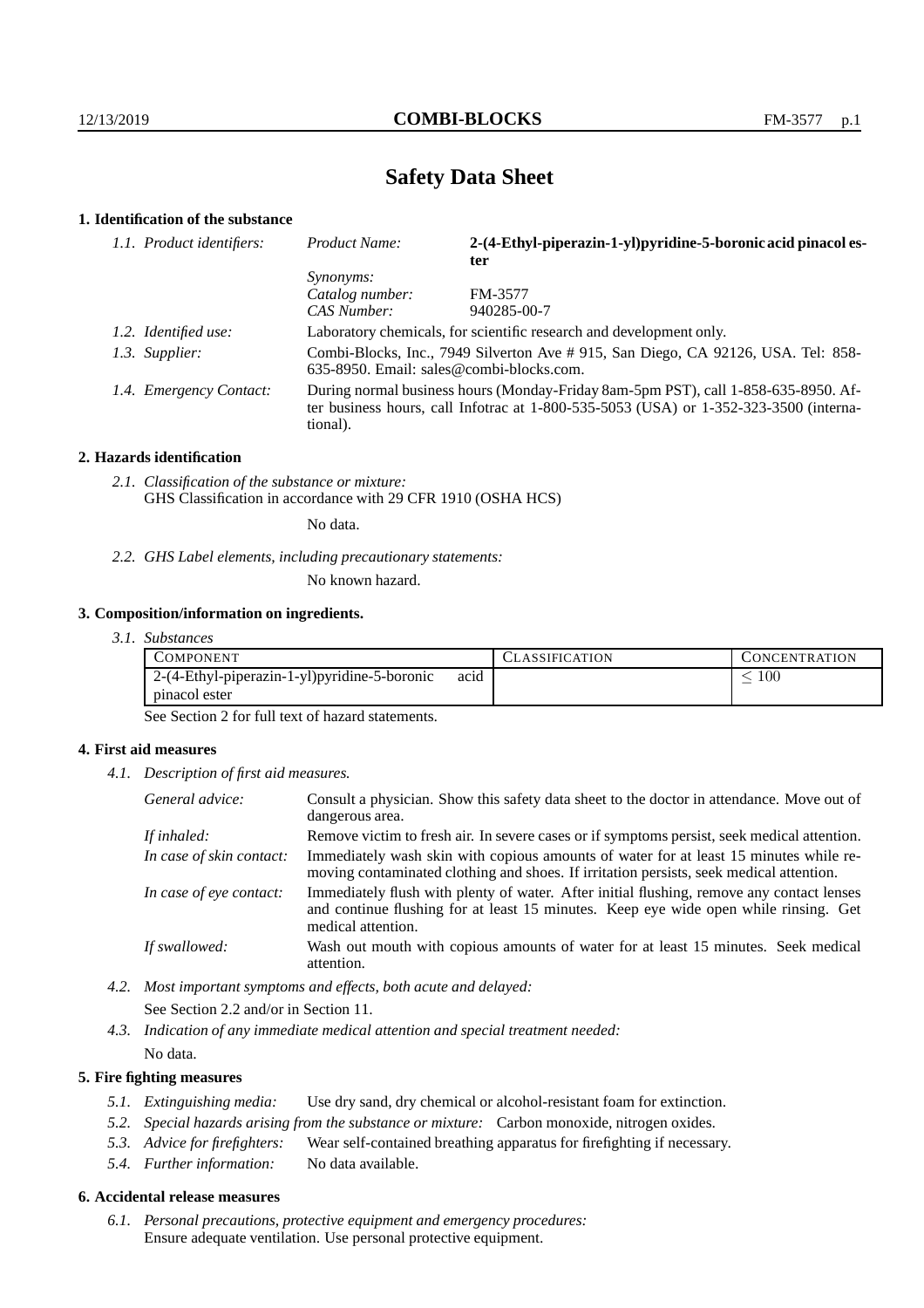|                                                                                                                                                                                                                                                            | 6.2. Environmental precautions:                                                                                                                                                        |                                                                                                                                                                                                                                                                            |  |  |
|------------------------------------------------------------------------------------------------------------------------------------------------------------------------------------------------------------------------------------------------------------|----------------------------------------------------------------------------------------------------------------------------------------------------------------------------------------|----------------------------------------------------------------------------------------------------------------------------------------------------------------------------------------------------------------------------------------------------------------------------|--|--|
|                                                                                                                                                                                                                                                            |                                                                                                                                                                                        | Should not be released into the environment. See Section 12 for additional ecological information.                                                                                                                                                                         |  |  |
|                                                                                                                                                                                                                                                            |                                                                                                                                                                                        | 6.3. Methods and materials for containment and cleaning up:                                                                                                                                                                                                                |  |  |
|                                                                                                                                                                                                                                                            | Sweep up or vacuum up spillage and collect in suitable container for disposal.                                                                                                         |                                                                                                                                                                                                                                                                            |  |  |
| 6.4. Reference to other sections:                                                                                                                                                                                                                          |                                                                                                                                                                                        |                                                                                                                                                                                                                                                                            |  |  |
|                                                                                                                                                                                                                                                            |                                                                                                                                                                                        | Refer to protective measures listed in Sections 8 and 13.                                                                                                                                                                                                                  |  |  |
|                                                                                                                                                                                                                                                            | 7. Handling and storage                                                                                                                                                                |                                                                                                                                                                                                                                                                            |  |  |
|                                                                                                                                                                                                                                                            |                                                                                                                                                                                        | 7.1. Precautions for safe handling: Avoid contact with skin and eyes. Avoid inhalation of vapour or mist. Keep away<br>from sources of ignition - No smoking. Take measures to prevent the build up of electro-<br>static charge. For precautions see section 2.2.         |  |  |
| 7.2. Conditions for safe storage, including any incompatibilities: Store refrigerated. Keep container tightly closed in<br>a dry and well-ventilated place. Containers which are opened must be carefully resealed<br>and kept upright to prevent leakage. |                                                                                                                                                                                        |                                                                                                                                                                                                                                                                            |  |  |
|                                                                                                                                                                                                                                                            | Laboratory chemicals, for scientific research and development only.<br>7.3. Specific end use(s):                                                                                       |                                                                                                                                                                                                                                                                            |  |  |
|                                                                                                                                                                                                                                                            | 8. Exposure Controls / Personal protection                                                                                                                                             |                                                                                                                                                                                                                                                                            |  |  |
|                                                                                                                                                                                                                                                            | 8.1. Control parameters:                                                                                                                                                               |                                                                                                                                                                                                                                                                            |  |  |
|                                                                                                                                                                                                                                                            | Components with workplace control parameters: Contains no substances with occupational exposure limit values.                                                                          |                                                                                                                                                                                                                                                                            |  |  |
|                                                                                                                                                                                                                                                            | 8.2. Exposure controls:                                                                                                                                                                |                                                                                                                                                                                                                                                                            |  |  |
|                                                                                                                                                                                                                                                            | Appropriate engineering controls: Ensure that eyewash stations and safety showers are close to the workstation<br>location. Ensure adequate ventilation, especially in confined areas. |                                                                                                                                                                                                                                                                            |  |  |
|                                                                                                                                                                                                                                                            | Personal protective equipment:                                                                                                                                                         |                                                                                                                                                                                                                                                                            |  |  |
|                                                                                                                                                                                                                                                            | Eye/face protection:                                                                                                                                                                   | Wear appropriate protective eyeglasses or chemical safety goggles as described by OSHA's<br>eye and face protection regulations in 29 CFR 1910.133 or European Standard EN166.                                                                                             |  |  |
|                                                                                                                                                                                                                                                            | Skin protection:                                                                                                                                                                       | Handle with gloves. Gloves must be inspected prior to use. Use proper glove removal<br>technique (without touching glove's outer surface) to avoid skin contact with this product.<br>Dispose of contaminated gloves after use in accordance with applicable laws and good |  |  |

laboratory practices. Wash and dry hands Body Protection: Complete suit protecting against chemicals, Flame retardant antistatic protective clothing., The type of protective equipment must be selected according to the concentration and amount of the dangerous substance at the specific workplace.

Respiratory protection:

Control of environmental exposure: Prevent further leakage or spillage if safe to do so. Do not let product enter drains.

# **9. Physical and chemical properties**

*9.1. Information on basic physical and chemical properties*

| (a)                        | Appearance:                                   | Solid                |
|----------------------------|-----------------------------------------------|----------------------|
| (b)                        | Odour:                                        | No data              |
| (c)                        | Odour Threshold:                              | No data              |
| (d)                        | $pH$ :                                        | No data              |
| (e)                        | Melting point/freezing point:                 | 90 - $110^{\circ}$ C |
| (f)                        | Initial boiling point and boiling range:      | No data              |
| (g)                        | Flash point:                                  | No data              |
| (h)                        | Evaporatoin rate:                             | No data              |
| (i)                        | Flammability (solid, gas):                    | No data              |
| (j)                        | Upper/lower flammability or explosive limits: | No data              |
| $\left( k\right)$          | Vapour pressure:                              | No data              |
| $\left( \mathrm{l}\right)$ | Vapour density:                               | No data              |
| (m)                        | Relative density:                             | No data              |
| (n)                        | Water solubility:                             | No data              |
| $\circ$                    | Partition coefficient: n-octanol/water:       | No data              |
| (p)                        | Auto-ignition:                                | No data              |
| (q)                        | Decomposition temperature:                    | No data              |
| (r)                        | Viscosity:                                    | No data              |
| (s)                        | Explosive properties:                         | No data              |
| (t)                        | Oxidizing properties:                         | No data              |